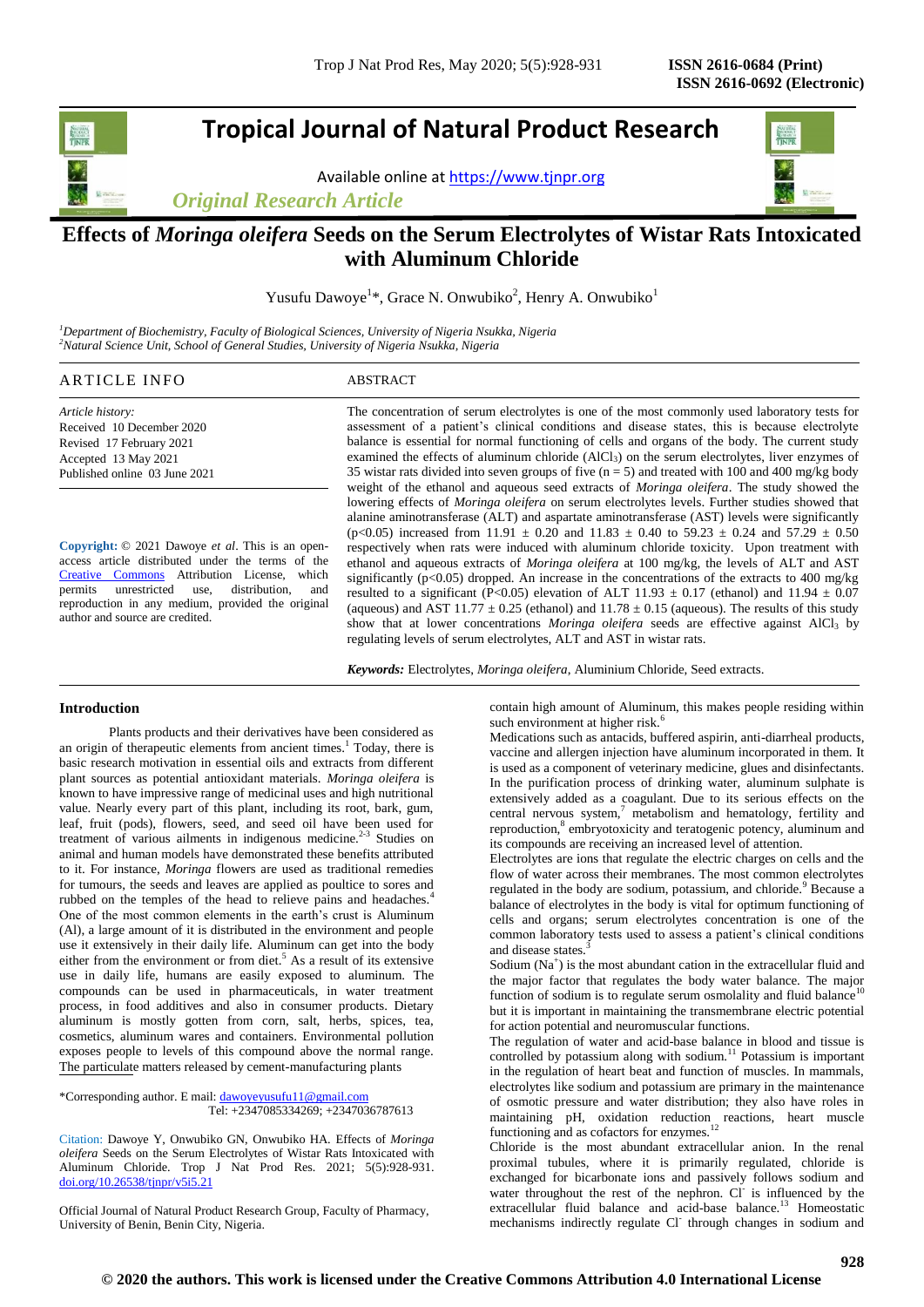bicarbonate. The physiological role of chloride is to balance out positive charges in the extracellular fluid and, by following sodium passively, it helps to maintain extracellular osmolality.

## **Materials and Methods**

#### *Sample collection and preparation*

Dried seeds of *Moringa oleifera* were collected from a healthy plant from its natural habitat around the Wukari area of Taraba State on Friday  $26<sup>th</sup>$  June, 2020 and was sent to the International Centre for Ethnomedicine and Drug Development in Nsukka, Enugu State where it was identified and authenticated by Ugwu Paschal Ifeanyichukwu (Herbarium Curator) and Alfred Ozioko (taxonomist) as *Moringa oleifera* Lam: Voucher number: CEDD/025. The dried seeds of *Moringa oleifera* were pulverized to powdered specimen using a mortar and pestle.

#### *Sample extraction*

The powdered seeds were weighed and 200 g was macerated in ethanol and another 200 g was macerated in water (for the aqueous) in the ratio 1:5 for exactly 48hrs. The extracts were filtered first using a clean white sieving mesh and then using the Watman No. 1 filter paper. The filtrates were concentrated using a rotary evaporator at reduced pressure. The concentrated extracts were then transferred to air-tight containers, preserved in the refrigerator at 4 °C until required.

#### *Animal specimen*

Wistar rats (35) weighing 100–150 g were purchased from the animal house of the Faculty of Veterinary Medicine, University of Nigeria, Nsukka. They were kept in clean cages and maintained under standard laboratory conditions (Temperature 25  $\pm$  5 °C, Relative humidity 50 – 60 %, and a 12/12h light/dark cycle) and allowed free access to standard diet and water ad libitum. Animals were allowed to acclimatized for 7 days before each of the experiments. All experimental procedures were approved to be in compliance with the ethical guide of the Institutional Animal Care and Use Committee of the Faculty of Veterinary Medicine, University of Nigeria, Nsukka (IACUC, FVM UNN) with the Approval Reference Number: FVM-UNN-IACUC-2021-0569.

#### *Experimental design*

The rats were randomly divided into seven groups of five animals each  $(n = 5)$ . Group 1 (the control group) received normal feed and water + 3 % tween 80 after 1 hour. Group 2 received 100 mg/kg bw Aluminium chloride + 3 % tween 80 after 1 hour. Group 3 received 100 mg/kg bw standard drug an hour after administering 100 mg/kg bw of Aluminium chloride. Group 4 received 100 mg/kg bw ethanol extract of *Moringa oleifera* seeds an hour after administering 100 mg/kg bw of Aluminium chloride. Group 5 received 100 mg/kg bw aqueous extract of *Moringa oleifera* seeds an hour after administering 100 mg/kg bw of Aluminium chloride. Group 6 received 400 mg/kg bw ethanol extract of *Moringa oleifera* seeds an hour after administering 100 mg/kg bw of Aluminium chloride. Group 7 received 400 mg/kg bw aqueous extract of *Moringa oleifera* seeds an hour after administering 100 mg/kg bw of Aluminium chloride.

After the experimental period, animals were sacrificed and venous blood was collected by ocular puncture. Blood samples were collected into plain sample tubes containing no anticoagulant for the serum. The blood samples were allowed to clot and the serum was obtained by centrifuging at 3000 rpm for 5 min.<sup>1</sup>

## *Biochemical assay*

#### *Estimation of the potassium*

Potassium  $(K^+)$  was estimated according to method of Tietz *et al.*  $(1976)$ .<sup>15</sup>The amount of potassium is determined by using sodium tetraphenylboron in a specifically prepared mixture to produce a colloidal suspension. The turbidity of which is proportional to potassium concentration in the range of 2-7 mEq/L.

#### *Estimation of the Bicarbonate*

Bicarbonate was estimated according to the method of Tietz *et al.*  $(1976)^{15}$ 

Phosphoenol Pyruvate carboxylase (PEPC) catalyzes the reaction between Phosphoenol Pyruvate and carbon dioxide (bicarbonate) to form oxidation and Phosphoenol ion. Oxalacetate is reduced to malate with simultaneous oxidation of an equimolar amount of reduced nicotinamide adenine dinucleotide (NADH) to NAD, the reaction is catalyzed by malate dehydrogenase (MDH). This results in a decrease in absorbance at 340 nm that is directly proportional to  $CO<sub>2</sub>$ concentration in the sample.

### *Estimation of the chloride*

Chloride was estimated according to the method of Tietz *et al.*  $(1976)^1$ 

Chloride ions form a soluble, non-ionzed compound, with mercuric ion and will displace thiocyanate. The released thiocyanate ions react with ferric ions to form a color complex that absorbs light at 480 nm. The intensity of the color produced is directly proportional to the chloride concentration.

#### *Determination of serum magnesium concentration*

The sample (0.1 ml) was taken in triplicate, 0.9 ml of distilled water, 2 ml of  $10\%$  sodium tungstate, 2 ml of 0.67 N H<sub>2</sub>SO<sub>4</sub> was added and centrifuged at 3000 rpm for 10 min. The filtrate was collected and 1 ml of distilled water, 1 ml of 0.1% acacia and 1 ml of 0.05% titan yellow was added and shaken for 5 min. Then, 2 ml of 4 N NaOH was added and the absorbance measured at 520 nm.

#### *Determination of serum calcium concentration*

Triplicate of the sample (2 ml) was pipette in a tube, few drops of saturated ammonium oxalate solution were added and the resultant precipitate of calcium oxalate was dissolved in  $H<sub>2</sub>SO<sub>4</sub>$ . The Oxalic acid formed was titrated with a standard solution of KMnO4, the quantity of calcium in the serum was calculated as  $1$  ml. N KMnO4 = 2.005 mg Ca.

#### *Determination of serum sodium*

1.0 ml filtrate reagent was added both in blank, standard and sample test tubes and 50 µl of the distilled water, standard reagent and sample was added. Then, shake all tubes vigorously and mix continuously for 3 minutes and centrifuge at high speed (1,500G) for 10 minutes and test the supernatant fluids. After that, pipette 1.0 ml of the acid reagent to all test tubes. Add 50 µl of the supernatant to respective tubes mix. Again, add 50 µl of the color reagent to all tubes and mix. Measure the absorbance measured at 550 nm.

## *Determination of the aspartate aminotransferase (AST) activity*

The activity of aspartate aminotransferase was assayed by the method of Reitman and Frankel  $(1957)^{16}$  as outlined in the Randox kit used. Aspartate aminotransferase activity was measured by monitoring the formation of oxaloacetate hydrazine with 2,4-dinitrophenylhydrazine.

## *Determination of the alanine aminotransferase (ALT) activity*

The activities of alanine aminotransferasewas assayed by the method of Reitman and Frankel  $(1957)^{14}$  as outlined in Randox Kit. *Determination of the alkaline phosphatase (ALP) activity*

The activities of alkaline phosphatase were assayed by the method of Babson *et al.*  $(1966)$ ,<sup>17</sup> as outlined in Randox kit, used. The alkaline phosphatase act upon the AMP-buffered sodium thymolphthalein monophosphate. The addition of an alkaline reagent stops enzyme activity and simultaneously develops a blue chromogen, which is measured photometrically.

#### *Statistical analysis*

Statistical analysis was performed using one-way analysis of variance (ANOVA) using Graph Pad Prism version 5 and Tukey post hoc test. Values of  $P < 0.05$  were considered to be significant. The data obtained were expressed in tables and charts.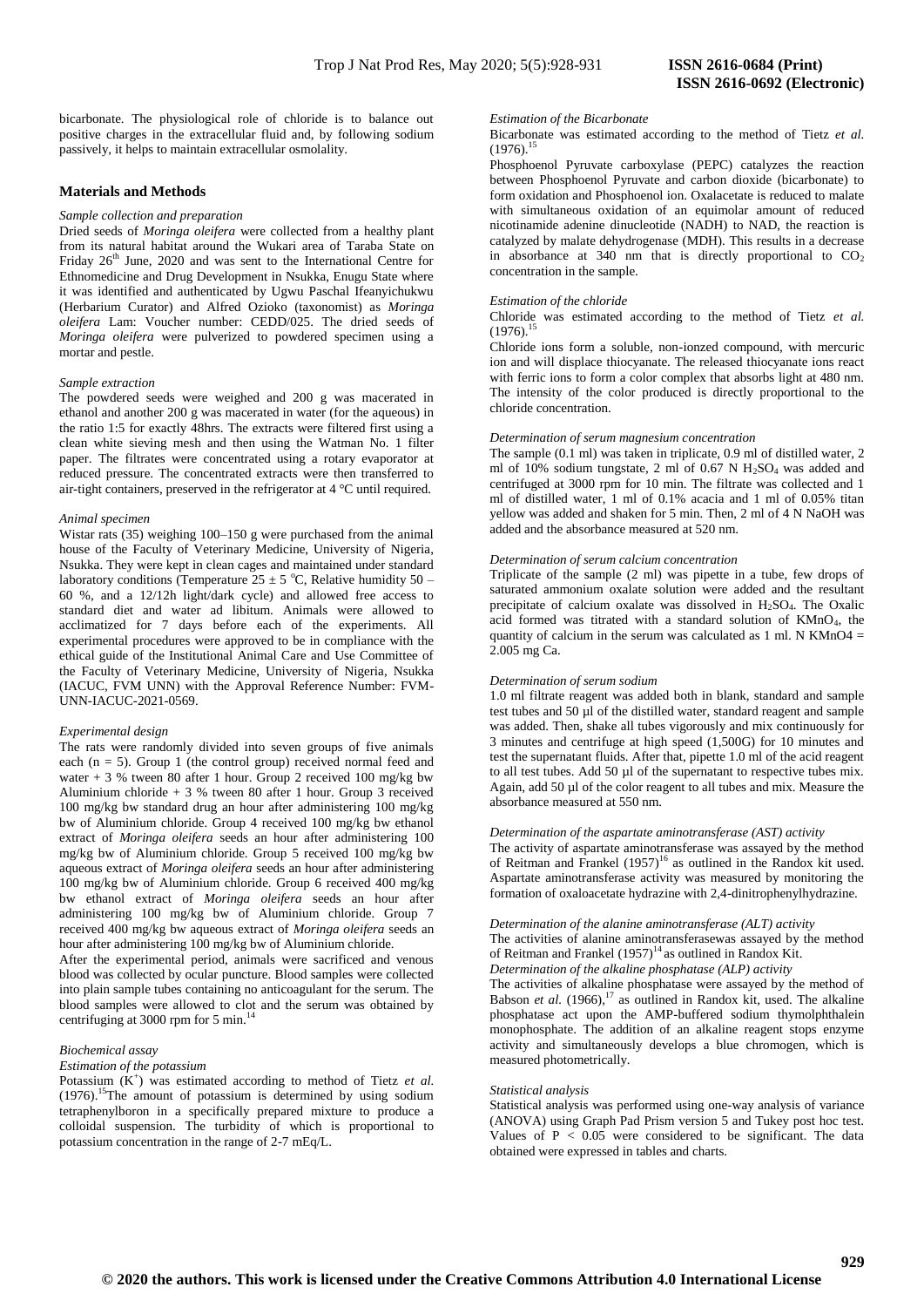# **ISSN 2616-0692 (Electronic)**

## **Results and Discussion**

Table 1 shows the result of serum electrolyte activity in rats treated with AlCl<sub>3</sub> singly and also ethanol and aqueous extracts of *M. oleifera*. The present result showed significant decrease of potassium K, malcium Ca, magnesium Mg, and sodium Na as compared with the normal control, except for chloride Cl, and bicarbonate Bi-C, which were significantly increased as compared with the normal control in Group 2 animals (treated with  $AICI<sub>3</sub>$  only).

When compared to the control, group 1, potassium levels decreased in groups 4 to 7 from  $4.37 \pm 0.33$  to  $4.09 \pm 0.80$ ,  $4.02 \pm 0.43$ ,  $4.30 \pm 0.17$ and  $4.30 \pm 0.36$  respectively. Calcium was also observed to have decreased in a similar manner from 9.81  $\pm$  0.50 in group 1 to 9.13  $\pm$ 0.74, 8.95  $\pm$  0.80, 9.70  $\pm$  0.89 and 9.47  $\pm$  1.19 in group 4 to 7 respectively. Magnesium, Mg concentrations also decreased noticeably from  $2.19 \pm 0.35$  to  $2.09 \pm 0.31$ ,  $1.96 \pm 0.20$ ,  $2.27 \pm 0.26$ and  $2.25 \pm 0.15$  in group 4 to 7. Sodium Na, Chloride Cl, and bicarbonate also decreased in these same groups.

#### *Effects of AlCl3 on serum electrolytes*

Electrolytes are substances that become ions in solution and acquire the capacity to conduct electricity; sodium, potassium, and chloride are among the most commonly monitored electrolytes in the body. Serum electrolyte concentration is among the most commonly used laboratory tests for assessment of a patient's clinical conditions and disease states, because electrolyte balance in the body is essential for normal functioning of cells & organs.<sup>18</sup>

The body system has been fashioned in a manner that it can tackle invading foreign substances in most cases, the body system needs to be protected, enhanced and activated.<sup>19</sup> The ability to activate the body defense mechanism or to protect the body system has been found to be present in some plants such as *M. oleifera*. *Moringa oleifera* has been a useful plant in the treatment of so many diseases but there seem to exist very little research on this plant in the area of serum electrolytes. In the current studies, results show that AlCl<sub>3</sub> has lowering effects on serum electrolytes levels (Table 1). Levels of  $K^+$  decreased from 4.37  $\pm$  0.33 in the control (group 1) to 3.36  $\pm$  0.13. Upon treatment with 100 mg/kg bw of the ethanol and aqueous extracts of *M. oleifera* seeds the K<sup>+</sup> increased to 4.09  $\pm$  0.80 and 4.02  $\pm$  0.43 respectively. *M*. *oleifera* is known to have blood pressure lowering effect<sup>20</sup> but it was still able to increase the levels of serum  $K^+$ . When the concentration of the extracts was increased to 400 mg/kg bw,  $K^+$  levels further elevated to  $4.30 \pm 0.17$  and  $4.30 \pm 0.36$ . This suggest that higher doses of *M*. *oleifera* seeds extracts will increase K<sup>+</sup> levels. The concentration of Ca also decreased from  $9.81 \pm 0.50$  to  $7.58 \pm 1.83$  after administration of 100 mg/kg bw of AlCl<sub>3</sub> when treated with 100 mg/kg bw of the ethanol and aqueous seed extracts *M. oleifera* the Ca levels improved significantly to 9.13  $\pm$  0.74 and 8.95  $\pm$  0.80 respectively. Increasing the dosage to 400 mg/kg bw yielded in increase to  $9.70 \pm 0.89$  and  $9.47 \pm 1.19$  respectively.

Similar patterns of increasing concentrations were noticed in both Mg and  $Na<sup>+</sup>$  levels except for the levels of  $Na<sup>+</sup>$  that was slightly lower in the group treated with 100 mg/kg bw of aqueous and ethanol extracts of *M. oleifera* seeds as compared to groups treated with higher doses of 400 mg/kg bw of aqueous and ethanol extracts of *M. oleifera* seeds. Cl<sup>-</sup> and bicarbonate levels went in an opposite manner to the others was decreased by action of AlCl<sub>3</sub>, but when treated with 100 mg/kg ethanol and aqueous extracts of *M. oleifera* seeds the levels were significantly lowered. This is mostly because of the blood lowering capability of *M. oleifera*. Amazingly increasing the concentrations of the seed extract to elevated the levels of chloride and bicarbonate. This suggest that higher levels of the seeds extracts increases serum chloride and bicarbonate levels. It has been seen that even synthetic drugs have side effects and this may possibly be the side effects of *M. oleifera* seeds extracts because elevation patterns were observed in both extracts.

Presented in table 2 is the result of serum liver enzymes of rats treated with AlCl3, ethanol extracts and aqueous extracts of *M. oleifera*. The result showed significant elevation in the concentrations AST, ALT and ALP levels in the group treated with AlCl<sub>3</sub>. The result further revealed that admiration of  $AICI_3$  along with the extracts of  $M$ . *oleifera* seeds reduced such concentrations.

#### *Effects of AlCl<sup>3</sup> on Liver Enzymes*

Vital in various metabolic processes are the liver and kidneys, this exposes them to toxins and makes them primary targets. Several exogenous compounds $^{21}$  such as AlCl<sub>3</sub>. AST and ALT are common liver enzymes because of their higher concentrations in hepatocytes, but only ALT is remarkably specific for liver function.<sup>22</sup> Therefore, an elevation in serum concentration of ALT is an indication of liver damage.

In this study (Table 2), ALT and AST levels were significantly (p<0.05) increased from  $11.91 \pm 0.20$  and  $11.83 \pm 0.40$  to  $59.23 \pm 0.24$ and  $57.29 \pm 0.50$  respectively when rats were induced with aluminum chloride toxicity. When rats were treated with ethanol and aqueous extracts of *M. oleifera* at 100 mg/kg the levels of ALT dropped down to  $11.62 \pm 0.40$  and  $11.61 \pm 0.17$  respectively and the AST levels dropped to 11.39  $\pm$  0.25 and 11.42  $\pm$  0.15 respectively. A further increase in the concentrations of both extracts to 400 mg/kg resulted to a significant (P<0.05) elevation of ALT 11.93  $\pm$  0.17 (ethanol) and 11.94  $\pm$  0.07 (aqueous) and AST 11.77  $\pm$  0.25 (ethanol) and 11.78  $\pm$ 0.15 (aqueous).

Alkaline phosphatase, ALP, is a plasma and endoplasmic reticulum membrane-bound enzyme. Transient increase of this enzyme may be noticeable in all types of liver problems. AlCl<sub>3</sub> initiated an increase in the level of this enzyme. But treatment with the two extracts of *M. oleidera* resulted in their decrease to  $85.15 \pm 4.11$  (ethanol) and  $84.51$  $\pm$  3.43 (aqueous) which were even lower than that of the control group  $(88.63 \pm 2.4)$  but increasing their concentrations to 400 mg/kg lead to elevation to  $88.63 \pm 1.37$  (ethanol) and  $88.75 \pm 1.37$  (aqueous).

|         | $K^+$ (mEq/L)           | $Na^+$ (mmol/L)     | Cl(mmol/L)             | $Ca^+(mg/dL)$           | $Mg^{+}$ (mg/dL)        | $Bi-C$ (mmol/L) |
|---------|-------------------------|---------------------|------------------------|-------------------------|-------------------------|-----------------|
| Group 1 | $4.37 \pm 0.33^b$       | $145.4 \pm 8^c$     | $105.00 \pm 8^b$       | $9.81 \pm 0.50^{\circ}$ | $2.19 \pm 0.35^b$       | $28.80 \pm 3^b$ |
| Group 2 | $3.36 + 0.13^a$         | $109.5 + 20^a$      | $119.75 + 8^{\circ}$   | $7.58 + 1.83^a$         | $1.67 + 0.16^a$         | $31.00 \pm 2^c$ |
| Group 3 | $4.37 + 0.56^b$         | $141.4 \pm 9^c$     | $101.60 + 5^b$         | $9.53 + 1.68^{\circ}$   | $2.16 + 0.35^b$         | $27.80 \pm 4^b$ |
| Group 4 | $4.09 \pm 0.80^{\circ}$ | $135.0 + 2^b$       | $98.25 + 5^a$          | $9.13 + 0.74^{\circ}$   | $2.09 + 0.31^b$         | $25.00 + 5^a$   |
| Group 5 | $4.02 \pm 0.43^{\circ}$ | $138.2 + 2^b$       | $98.80 \pm 5^{\circ}$  | $8.95 \pm 0.80^b$       | $1.96 \pm 0.20^{\circ}$ | $25.00 \pm 6^a$ |
| Group 6 | $4.30 + 0.17^a$         | $145.0 + 7^{\circ}$ | $100.60 \pm 6^b$       | $9.70 + 0.89^{\circ}$   | $2.27 + 0.26^b$         | $28.20 + 4^b$   |
| Group 7 | $4.30 \pm 0.36^{\circ}$ | $144.0 + 7^{\circ}$ | $100.00 \pm 6^{\circ}$ | $9.47 + 1.19^c$         | $2.25 + 0.15^b$         | $28.75 + 2^b$   |

Table 1: Effects of *M. oleifera* ethanol and aqueous seed extract on the electrolytes of AlCl<sub>3</sub> treated rats

Each value represents the mean of  $5$  rats  $\pm$  SD.

 $K^+$  = Potassium ion, Na<sup>+</sup> = Sodium ion, Cl<sup>-</sup> = Chloride ion, Ca<sup>+</sup> = Calcium ion, Mg<sup>+</sup> = Magnesium ion, Bi-C = Bi-carbonate

Group 1: Control, Group 2: 100 mg/kg bw AlCl<sub>3</sub>, Group 3: 100 mg/kg bw AlCl<sub>3</sub> + Standard Drug, Group 4: 100 mg/kg bw AlCl<sub>3</sub> + 100 mg/kg bw eth., Group 5: 100 mg/kg bw AlCl<sub>3</sub> + 100 mg/kg bw aq., Group 6: 100 mg/kg bw AlCl<sub>3</sub> + 400 mg/kg bw eth., Group 7: 100 mg/kg bw AlCl<sub>3</sub> + 400 mg/kg bw aq.